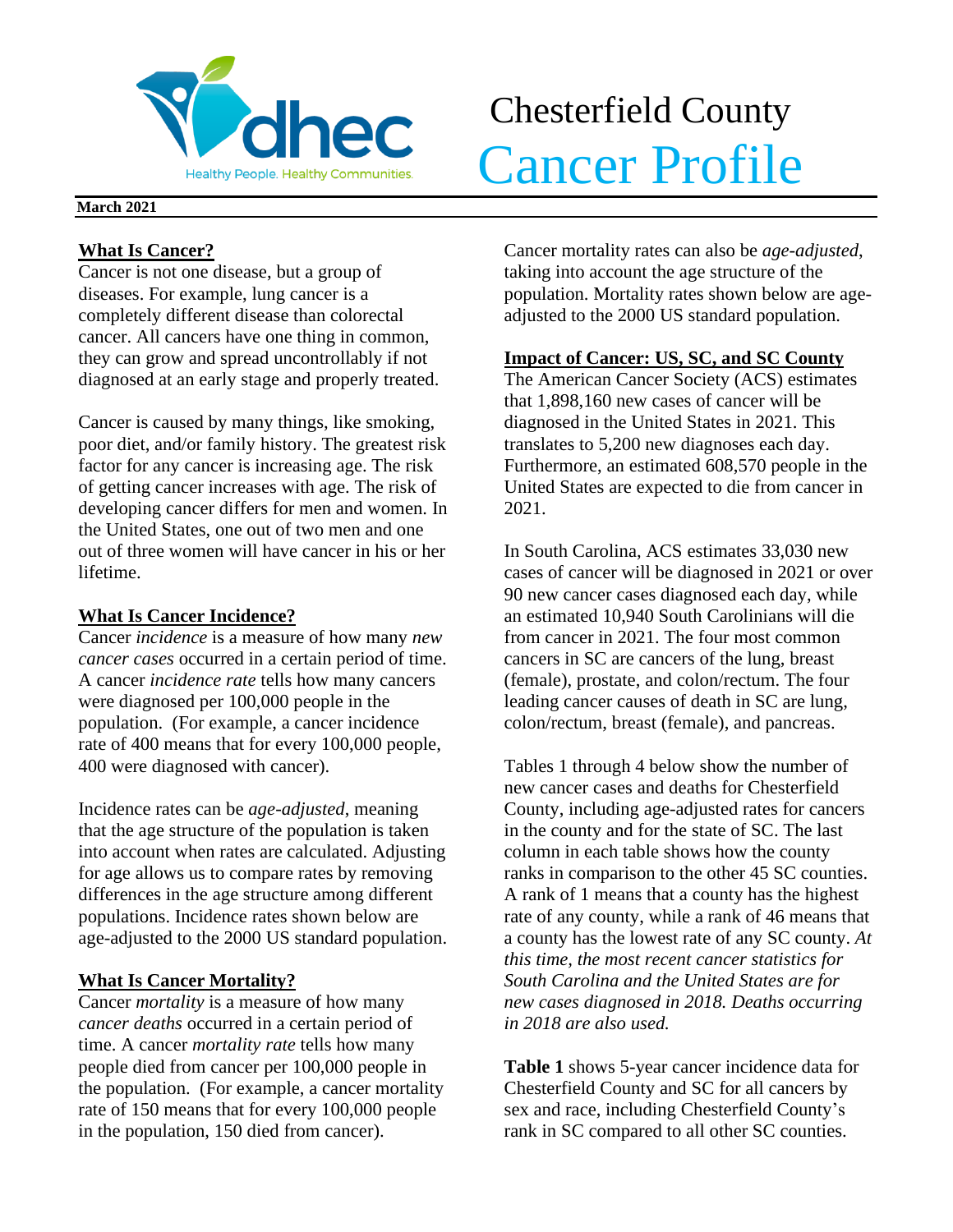Table 1. Cancer Incidence by Sex and Race, 2014-2018, Chesterfield County and South Carolina\*

|        | <b>SC</b>      | Chesterfield<br>County |                  |            |
|--------|----------------|------------------------|------------------|------------|
|        | 5-year<br>rate | 5-year<br>rate         | new<br>$cases^*$ | SС<br>rank |
| all    | 450            | 455                    | 275              | 22         |
| male   | 503            | 523                    | 148              | 16         |
| female | 411            | 406                    | 127              | 25         |
| white  | 452            | 464                    | 193              | 18         |
| black  | 441            | 429                    | 79               | 31         |

\***Counts are annual averages based on 5 years of data.** 5-year rates are per 100,000 age-adjusted to the 2000 US standard population. Statistics do not include *in situ* cancers, except for bladder. Source: SC Central Cancer Registry. ~ Statistic could not be calculated (small counts).

**Table 2** shows 5-year cancer mortality data for Chesterfield County and SC for all cancers by sex and race, including Chesterfield County's rank in SC compared to all other SC counties.

Table 2. Cancer Mortality by Sex and Race, 2014- 2018, Chesterfield County and South Carolina\*

|        | <b>SC</b>      | Chesterfield<br>County |                  |                   |
|--------|----------------|------------------------|------------------|-------------------|
|        | 5-year<br>rate | 5-year<br>rate         | lives<br>$lost*$ | <b>SC</b><br>rank |
| all    | 165            | 182                    | 110              | 18                |
| male   | 203            | 237                    | 64               | 13                |
| female | 137            | 141                    | 47               | 24                |
| white  | 160            | 192                    | 81               | 8                 |
| black  | 185            | 165                    | 29               | 42                |

\***Counts are annual averages based on 5 years of data.** 5-year rates are per 100,000 age-adjusted to the 2000 US standard population. Sources: SC Central Cancer Registry and SC Vital Records. ~ Statistic could not be calculated (small counts).

**Table 3** shows 5-year cancer incidence data for Chesterfield County and SC for selected cancers, including Chesterfield County's rank in SC compared to all other SC counties.

Table 3. Cancer Incidence for Selected Cancers, 2014-2018, Chesterfield County and South Carolina\*

|                 | SC     | Chesterfield<br>County |           |           |
|-----------------|--------|------------------------|-----------|-----------|
| cancer          | 5-year | 5-year                 | new       | <b>SC</b> |
|                 | rate   | rate                   | $cases^*$ | rank      |
| breast          | 130    | 129                    | 39        | 20        |
| (female)        |        |                        |           |           |
| prostate        | 113    | 113                    | 34        | 24        |
| (male)          |        |                        |           |           |
| $l$ ung/        | 63     | 75                     | 48        | 9         |
| bronchus        |        |                        |           |           |
| $\text{colon}/$ | 38     | 43                     | 26        | 18        |
| rectum          |        |                        |           |           |
| pancreas        | 14     | 14                     | 9         | 21        |

\***Counts are annual averages based on 5 years of data.** 5-year rates are per 100,000 age-adjusted to the 2000 US standard population. Statistics do not include *in situ* cancers, except for bladder. Source: SC Central Cancer Registry. ~ Statistic could not be calculated (small counts).

**Table 4** shows 5-year cancer mortality data for Chesterfield County and SC for selected cancers, including Chesterfield County's rank in SC compared to all other SC counties.

Table 4. Cancer Mortality for Selected Cancers, 2014-2018, Chesterfield County and South Carolina\*

|                 | <b>SC</b> | Chesterfield<br>County |         |      |
|-----------------|-----------|------------------------|---------|------|
| cancer          | 5-year    | 5-year                 | lives   | SC   |
|                 | rate      | rate                   | $lost*$ | rank |
| breast          | 22        | 17                     | 5       | 45   |
| (female)        |           |                        |         |      |
| prostate        |           | 20                     |         |      |
| (male)          | 22        |                        | 4       | 29   |
| lung/           | 43        | 46                     | 30      | 22   |
| <b>bronchus</b> |           |                        |         |      |
| $\text{colon}/$ | 14        | 20                     | 12      | 7    |
| rectum          |           |                        |         |      |
| pancreas        | 11        | 13                     | 8       | 16   |

\***Counts are annual averages based on 5 years of data.** 5-year rates are per 100,000 age-adjusted to the 2000 US standard population. Sources: SC Central Cancer Registry and SC Vital Records. ~ Statistic could not be calculated (small counts).

**Table 5** shows the percentage of cancers diagnosed in early and late stages of disease in Chesterfield County and SC. Cancers diagnosed in late stages lessen the potential for successful treatment and raise the risk of premature loss of life.